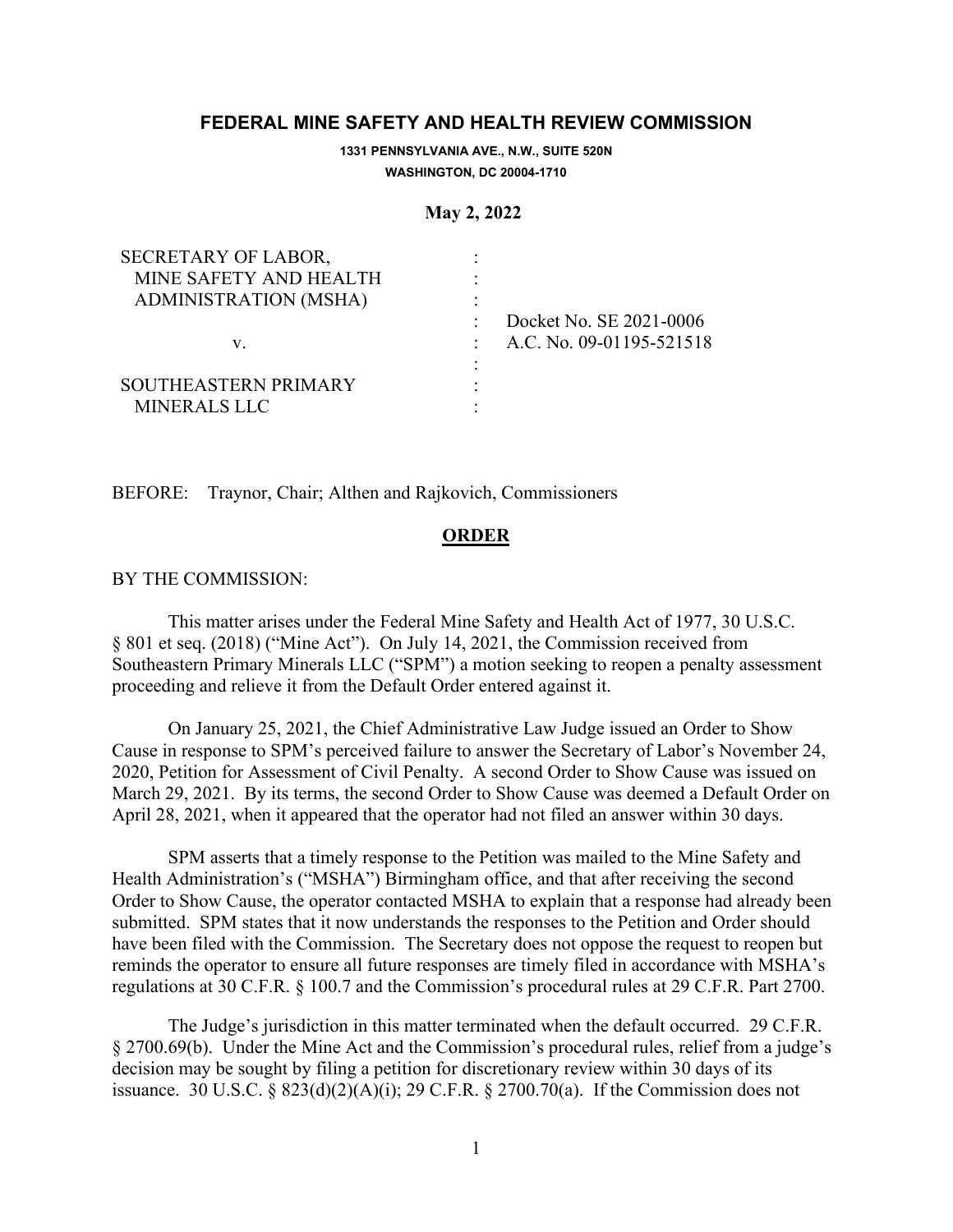direct review within 40 days of a decision's issuance, it becomes a final decision of the Commission. 30 U.S.C. § 823(d)(1). Consequently, the Judge's order here has become a final decision of the Commission.

In evaluating requests to reopen final orders, the Commission has found guidance in Rule 60(b) of the Federal Rules of Civil Procedure under which the Commission may relieve a party from a final order of the Commission on the basis of mistake, inadvertence, excusable neglect, or other reason justifying relief. *See* 29 C.F.R. § 2700.1(b) ("the Commission and its Judges shall be guided so far as practicable by the Federal Rules of Civil Procedure"); *Jim Walter Res., Inc.*, 15 FMSHRC 782, 786-89 (May 1993). We have also observed that default is a harsh remedy and that, if the defaulting party can make a showing of good cause for a failure to timely respond, the case may be reopened and appropriate proceedings on the merits will be permitted. *See Coal Prep. Servs., Inc.*, 17 FMSHRC 1529, 1530 (Sept. 1995).

Having reviewed SPM's request and the Secretary's response, we find that the operator's failure to properly file a response was the result of mistake. We remind the operator to closely read the instructions in any future orders received from the Commission. However, in the interest of justice, we hereby reopen the proceeding and vacate the Default Order. Accordingly, this case is remanded to the Chief Administrative Law Judge for further proceedings pursuant to the Mine Act and the Commission's Procedural Rules, 29 C.F.R. Part 2700.

 $\sim$   $\sim$   $\sim$ 

Arthur R. Traynor, I

William & althen

William I. Althen, Commissioner

and the same of the same of the same

Marco M. Rajkovich, Jr., Commissioner